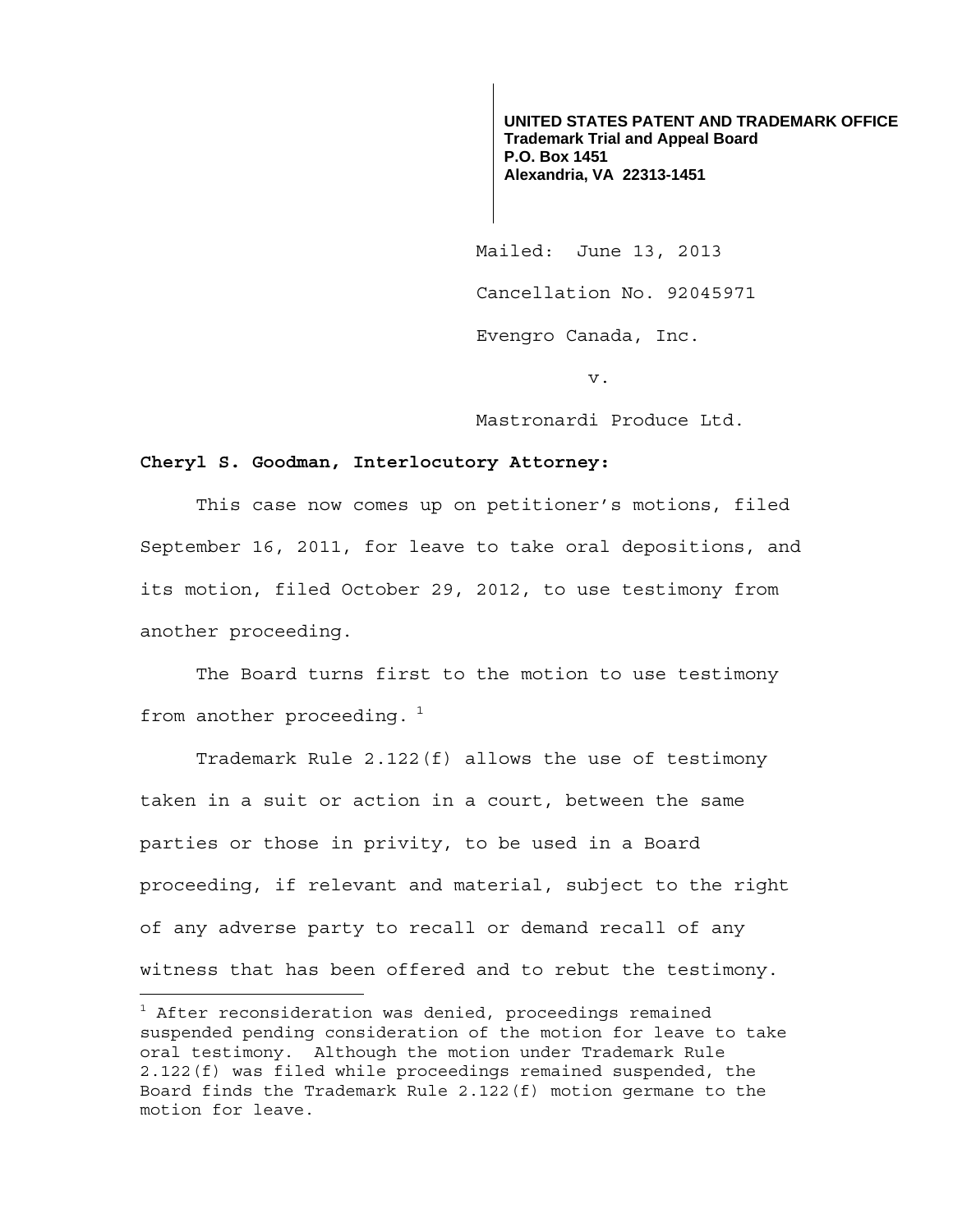The term "testimony" as used in Trademark Rule 2.122(f), has been construed by the Board as meaning only trial testimony or a discovery deposition which was used, by agreement of the parties, as trial testimony in the other proceeding. *Threshold.TV, Inc. and Blackbelt TV, Inc. v. Metronome Enterprises, Inc.*, 96 U.S.P.Q.2d 1031 (TTAB 2010); see also TBMP Sections 530 and 704.13 (3d ed. rev. 2012).

According to petitioner, the deposition, crossexamination, was taken in a Canadian opposition action involving the parties with respect to respondent's application to register the mark CAMPARI in Canada. The deposition was used as evidence for trial. Petitioner submits that the testimony involves "relevant and material testimony . . . including testimony about Registrant's adoption of the CAMPARI mark and its knowledge that CAMPARI is a genetic varietal." The testimony has been submitted with the motion.

Respondent concurs that the testimony concerned "rights to the CAMPARI trademark" and that "any relevant and material testimony from the Canadian proceeding may be used in these proceedings, subject to evidentiary or other objections at trial."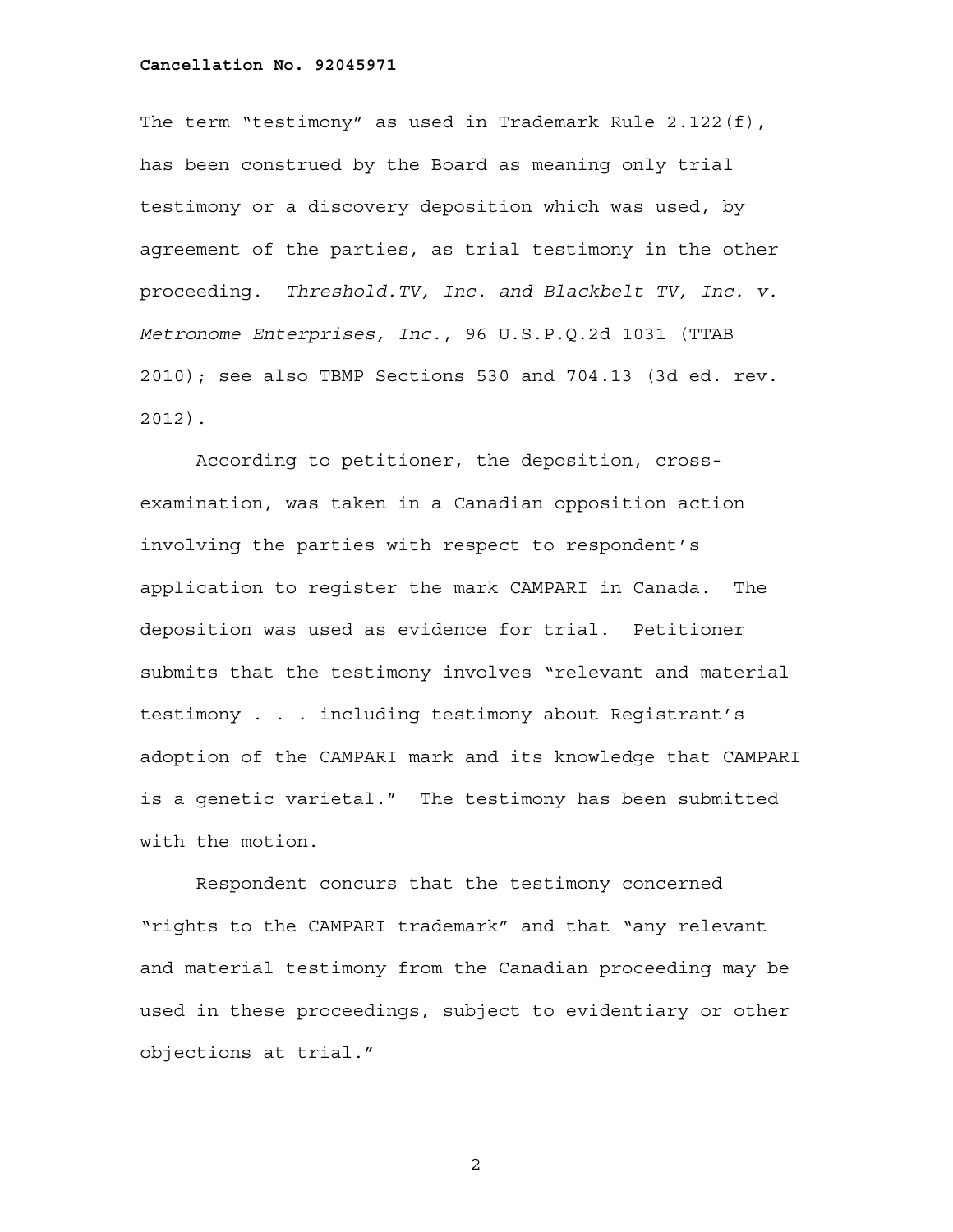Accordingly, inasmuch as the cross-examination deposition testimony was taken from an action involving the same parties, the CAMPARI mark, was used at trial, and is relevant and material to the matters in this proceeding, the motion is granted. The use of the cross-examination testimony is subject to the right of respondent to recall the witness that has been offered to rebut the testimony. Trademark Rule 2.122(f).

The Board now turns to petitioner's motion to take oral discovery and testimonial depositions of respondent's witnesses located in Canada. Petitioner indicated that if the Board granted its Trademark Rule 2.122(f) motion, it still maintained its motion to take discovery and testimonial depositions orally. Both parties have provided limited additional argument relating to the taking of oral deposition testimony in the event the Rule 2.122(f) motion was granted, which the Board, in its discretion, has considered.

Ordinarily, the discovery or testimonial deposition of a party or a person designated under Fed. R. Civ. P. 30(b)(6) must, if taken in a foreign country, be taken upon written questions in the manner prescribed by Trademark Rule 2.124 unless the Board, upon motion for good cause, orders or the parties stipulate, that the deposition be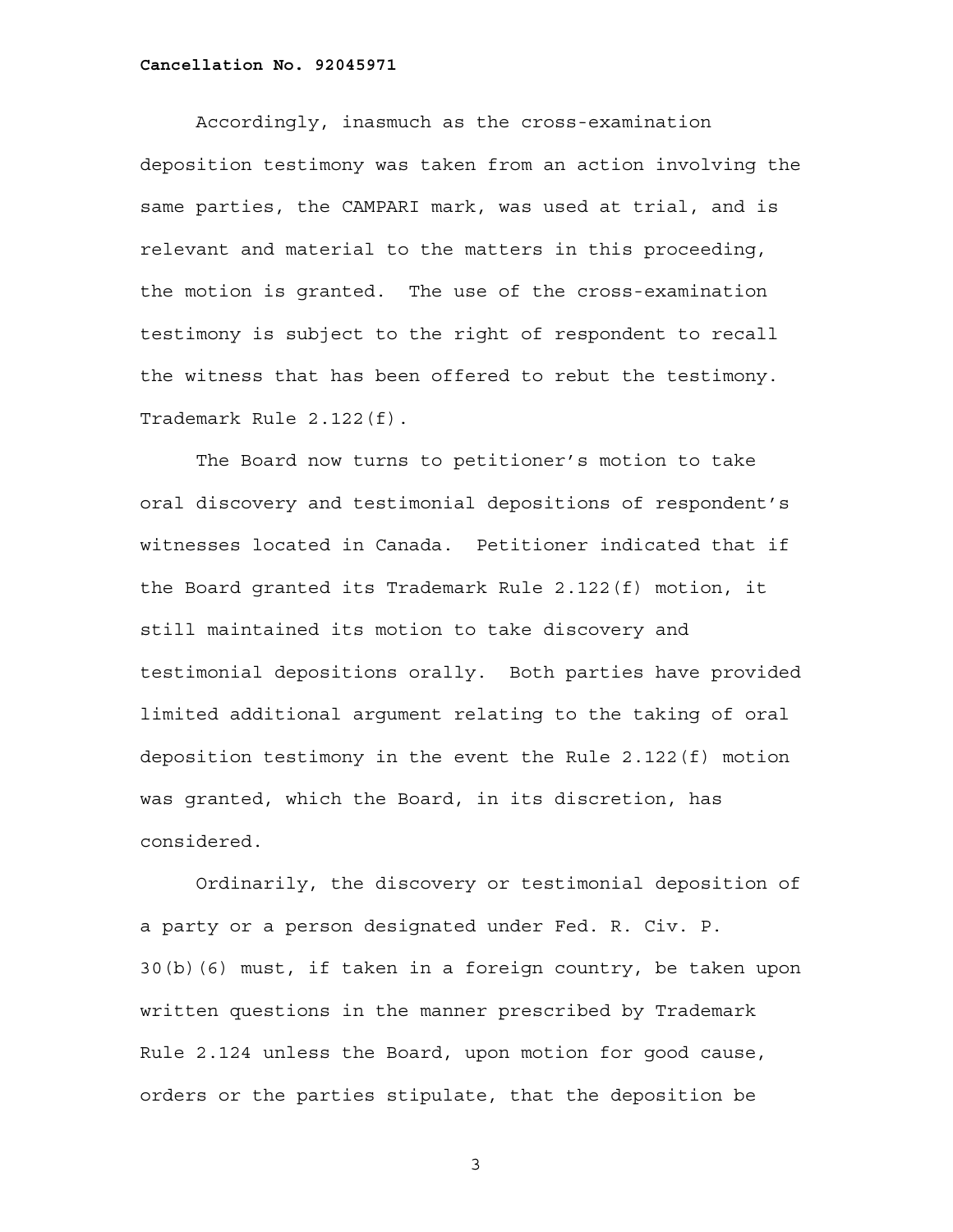taken by oral examination. Trademark Rule 2.120(c)(1); Trademark Rule 2.123(a)(2). What constitutes good cause for a motion to take a discovery or testimonial deposition orally must be determined on a case-by-case basis, upon consideration of the particular facts and circumstances in each situation. *See Feed Flavors Inc. v. Kemin Industries, Inc.,* 209 USPQ 589, 591 (TTAB 19890). In determining such a motion, the Board weighs the equities and may order that the deposition be taken orally in appropriate cases. *See Orion Group Inc. v. The Orion Insurance Co. PLC,* 12 USPQ2d 1923, 1925 (TTAB 1989).

In the instant case, petitioner seeks to take the oral discovery and testimonial depositions of witnesses Paul Mastronardi, Donald Mastronardi and respondent's Rule 30(b)(6) witness in Ontario, Canada. Petitioner submits that there is no great expense to respondent in seeking to take depositions orally as respondent's U.S. counsel is located in Ontario, Canada which is less than 300 miles away from Chicago. Respondent does not dispute these assertions.

Respondent does argue, however, that petitioner has not met the good cause standard for taking oral deposition testimony and that the written deposition procedure will allow "Petitioner to craft appropriate questions and cover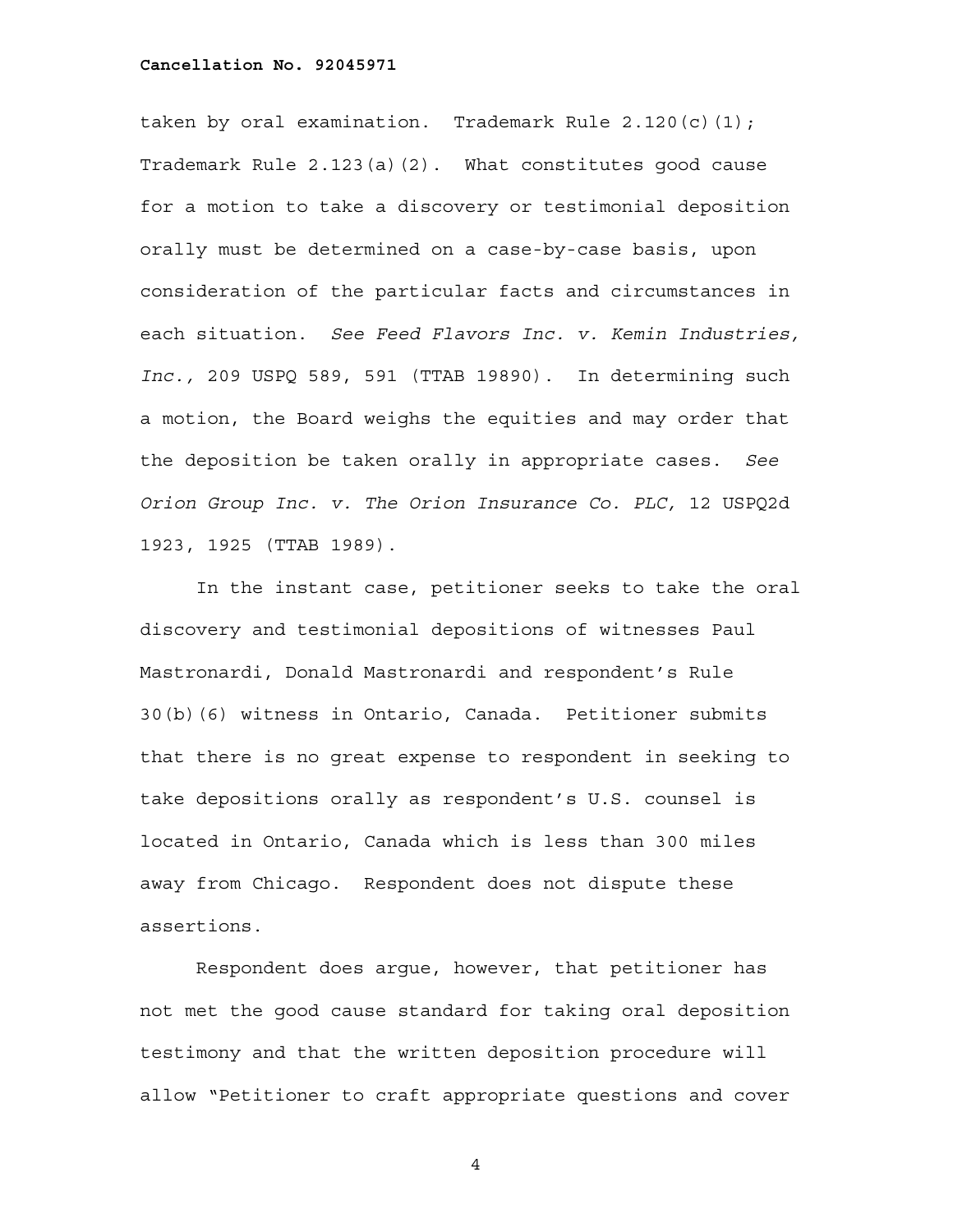any points that Petitioner deems unclear based on the extensive testimony and evidence that exists."

## Oral Discovery depositions

*Donald Mastronardi and Rule 30(b)(6) witness*

Respondent submits that petitioner has not set forth "good cause—or any cause—" for leave to take the oral deposition testimony of Donald Mastronardi. Respondent also argues that petitioner's motion for leave to take the oral deposition testimony of respondent's Rule 30(b)(6) witnesses is "unsupported by any argument or facts."

Petitioner, on the other hand, argues that respondent's state of mind is "highly fact-sensitive and difficult to discern through written interrogatories" which require oral depositions to "confront and cross-examine" Donald Mastronardi regarding his firsthand knowledge as to first use of the mark CAMPARI and the relationship of the CAMPARI varietal name and the CAMPARI mark. Petitioner asserts that it seeks to question respondent's  $30(b)(6)$ witness regarding produced documents and respondent's intent/knowledge at the time of filing its U.S. application.

Petitioner's desire to question respondent's 30(b)(6) witness regarding its produced documents does not establish good cause for taking an oral deposition as this is a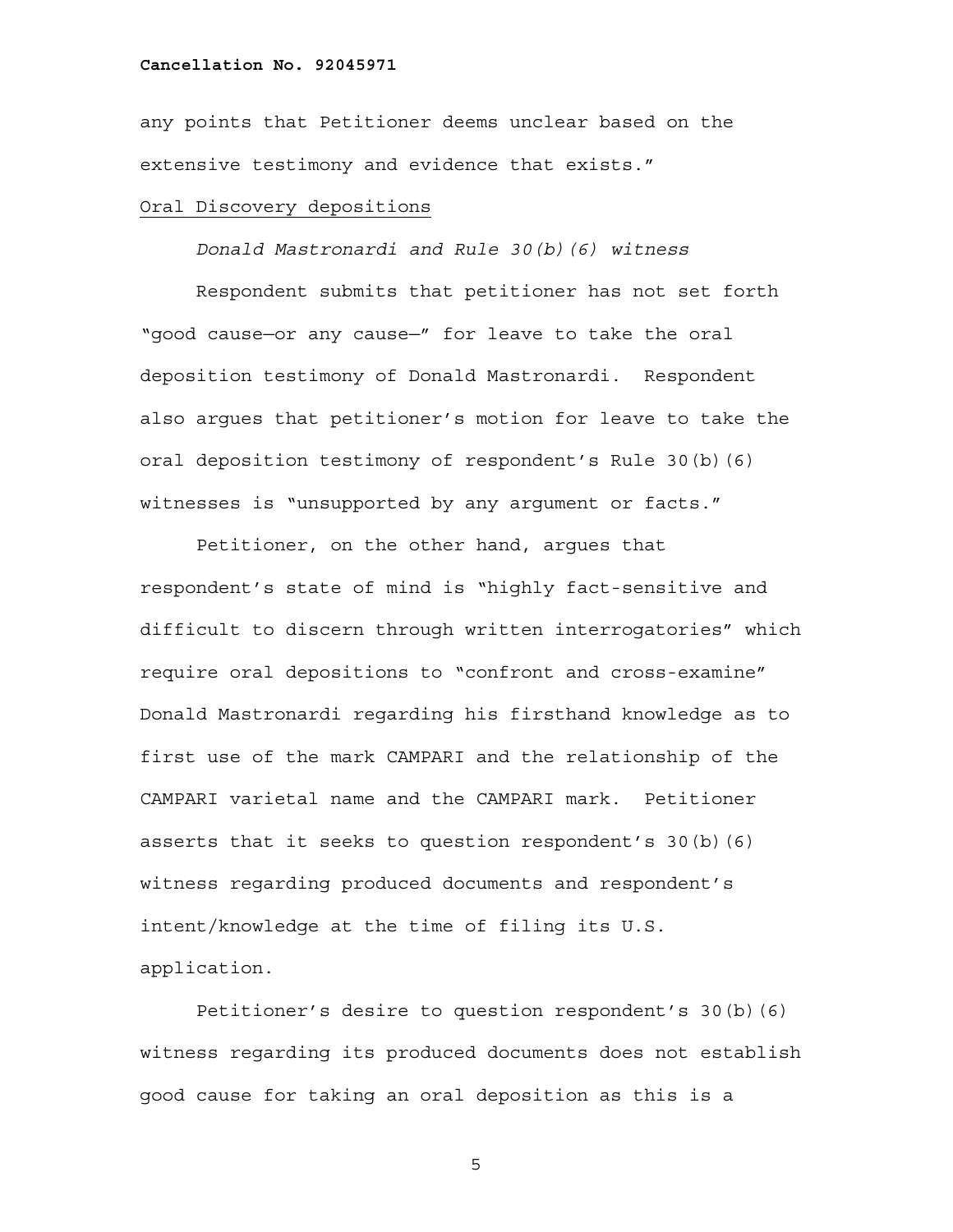common use of depositions in general. As to petitioner's desire to explore respondent's intent/knowledge at the time of filing its U.S. application through respondent's 30(b)(6) witness and to explore Donald Mastronardi's knowledge of first use of the mark, these are common issues in Board cases, and petitioner has not established why the Board should make an exception for the general rule under the circumstances of this case. Otherwise, any plaintiff could obtain an oral deposition of foreign witnesses on the basis of its desire to question the witnesses orally regarding its knowledge/intent, first use, or its produced documents.

The Board also finds that petitioner's desire to question Donald Mastronardi regarding the relationship of the CAMPARI varietal name and the CAMPARI mark an insufficient basis to require an oral deposition of Mr. Mastronardi.

Accordingly, the motion for leave to take an oral discovery deposition of Donald Mastronardi and respondent's Rule 30(b)(6) witness is denied.

# *Paul Mastronardi*

Petitioner has asserted it needs oral testimony from Paul Mastronardi regarding his "knowledge that CAMPARI was a varietal name at the time of filing the application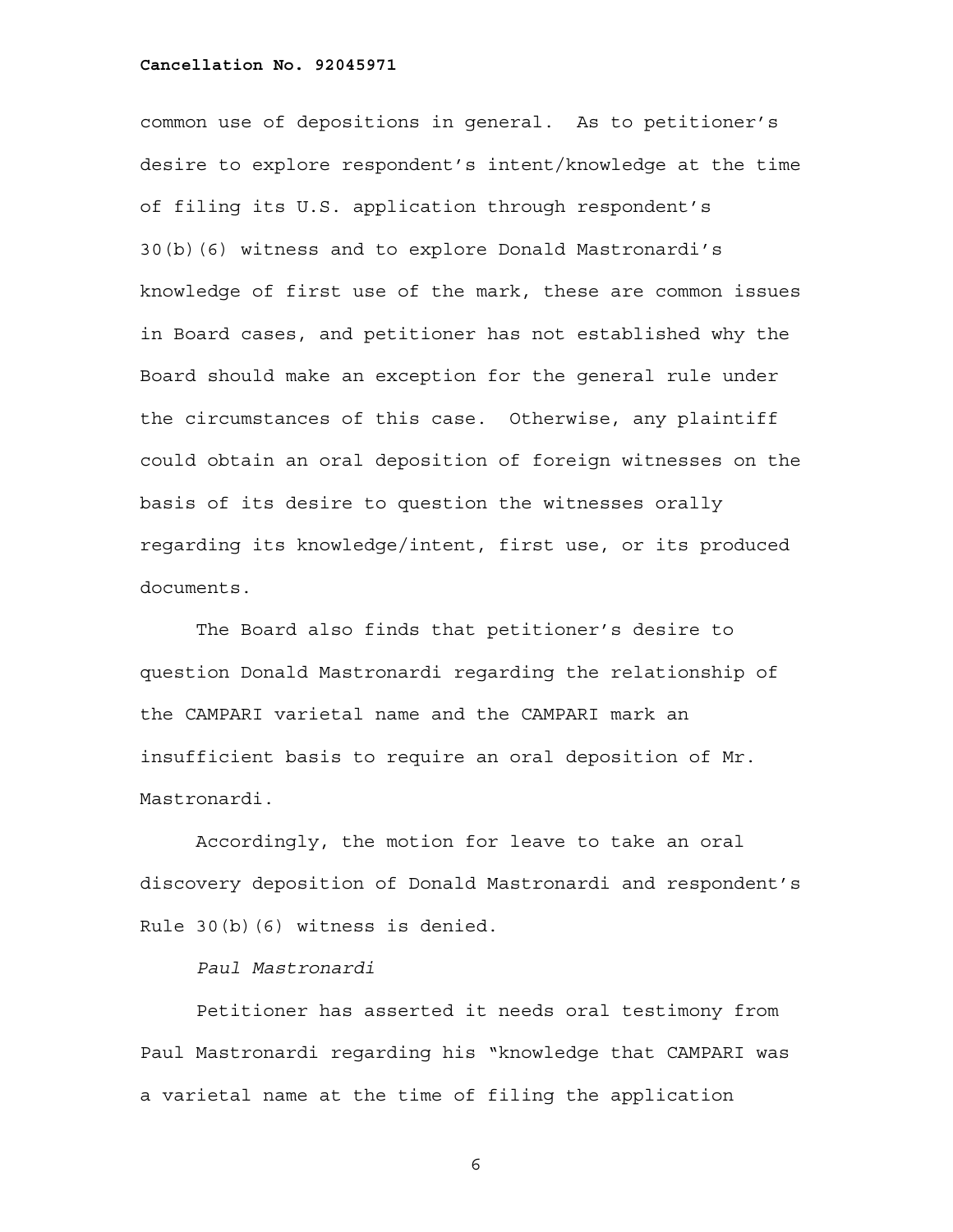versus a brand name," the source of information offered by Paul Mastronardi on personal knowledge, and respondent's first use of the CAMPARI mark. These topics have already been covered in the oral cross-examination deposition testimony of Paul Mastronardi in the Canadian opposition proceeding, now approved for use in this proceeding, and therefore, the Board finds no good cause to take an oral deposition on this basis. Petitioner's need, without more, to take follow-up testimony with regard to the testimony taken in the Canadian opposition proceeding also fails to establish good cause for taking an oral deposition of Paul Mastronardi.

In addition, petitioner seeks to take oral testimony of Mr. Mastronardi regarding matters not addressed in the Canadian deposition including use of the mark in the U.S., state of mind at the time of filing its U.S. application, and authentication of documents produced and relied on by respondent.

However, as stated supra, the issue of state of mind (intent) at the time of filing and use of the mark in the United States are common matters in Board proceedings on the claims petitioner has asserted, and petitioner has failed to establish good cause to take Mr. Mastronardi's deposition on these issues under the circumstances of this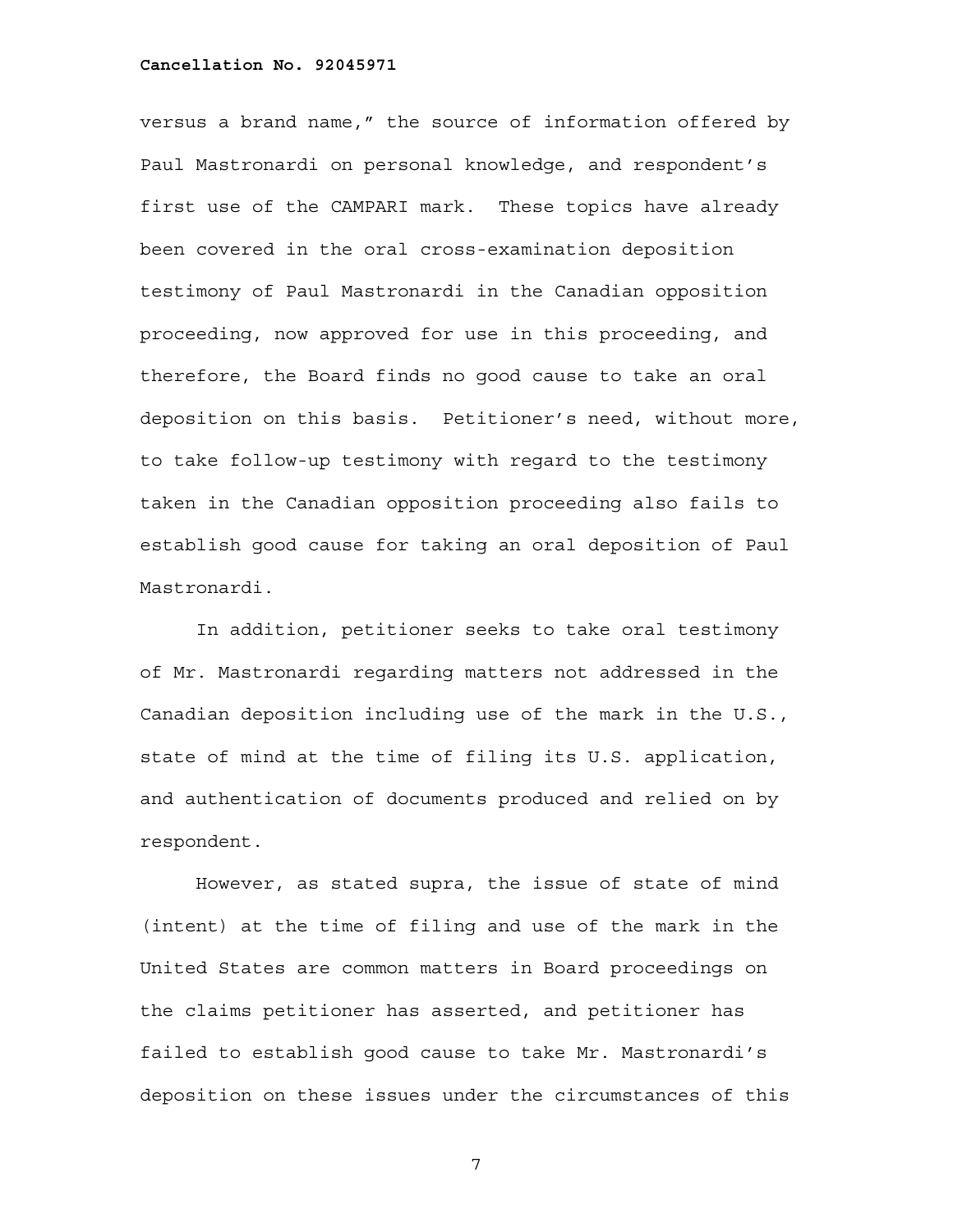—<br>—

case. Lastly, petitioner's desire to authenticate documents produced and relied on by respondent is a use of depositions in general, and common to all Board proceedings, and does not establish good cause for taking oral deposition testimony. Otherwise, any plaintiff could obtain an oral deposition of foreign witnesses on the basis of its desire to question a witness orally regarding its first use or intent or its produced documents. Oral depositions of foreign deponents are the exception not the rule.

As an additional basis for taking oral depositions, petitioner has complained about respondent's "disingenuous" and "evasive" discovery responses.

However, petitioner's remedy for respondent's alleged "evasive" discovery responses is to move to compel adequate responses, not to seek oral depositions of foreign witnesses. Accordingly, the Board does not find good cause on this basis.

In view thereof, the motion to take oral discovery depositions of respondent's witnesses is denied.<sup>2</sup>

 $2$  Petitioner has indicated its concern that respondent's witness responses will be "filtered through the hands of respondent's counsel." However, on a deposition on written questions, the answers to the questions must be the deponent's answers, and although counsel can review the questions prior to the deponent answering them, it is not appropriate for respondent's counsel to answer the questions under the Rule.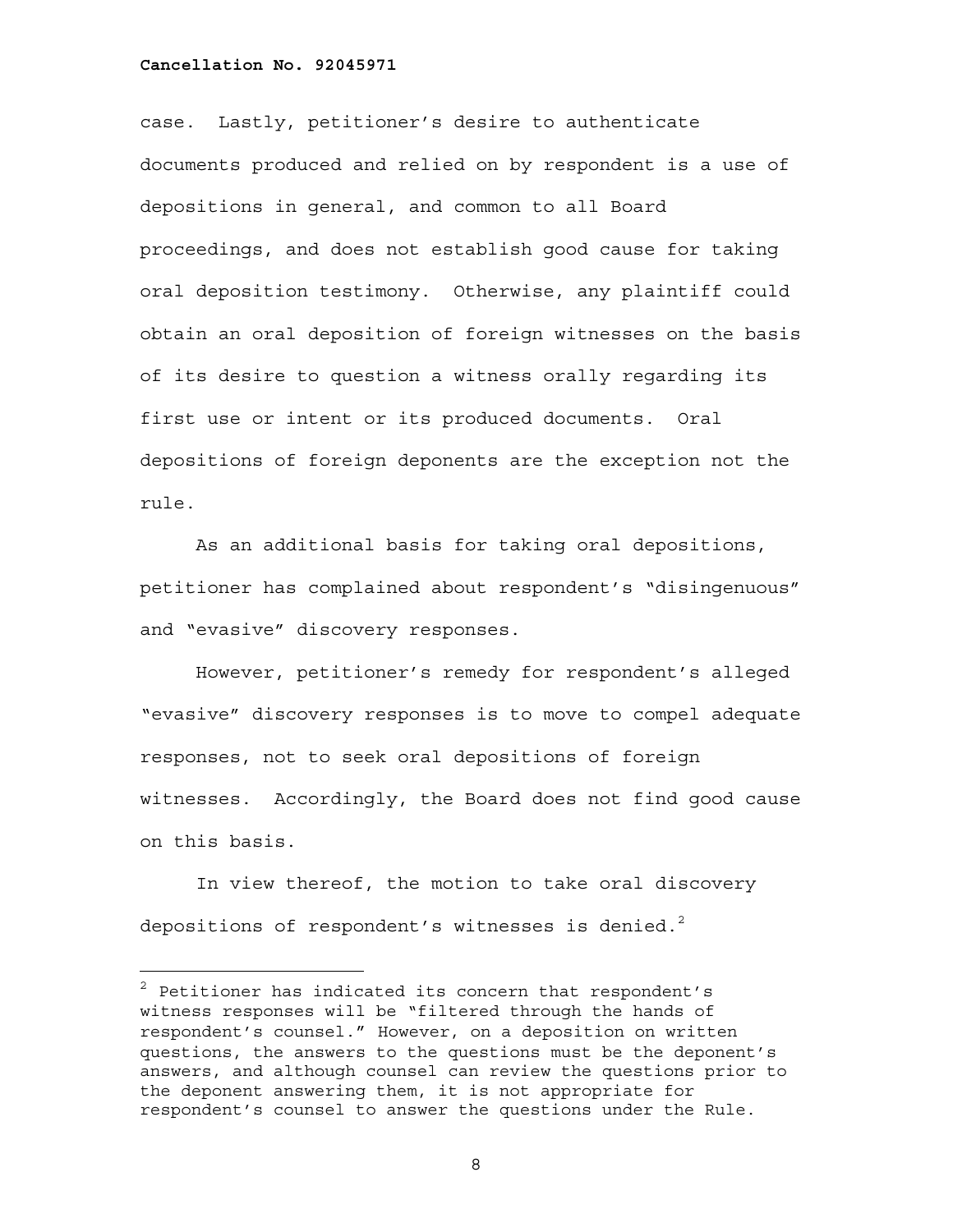i<br>L

### Oral Testimonial Depositions

For the reasons discussed supra, the motion to take oral testimonial depositions of Paul Mastronardi, Donald Mastronardi and respondent's Rule 30(b)(6) witness also is denied.

The motion for leave to take oral testimony (discovery or testimonial) depositions is denied without prejudice subject to the right of petitioner to renew the motion, if after the taking of the discovery depositions on written questions, petitioner establishes that respondent has failed to provide meaningful responses to the written questions on issues critical to the proceeding.

Petitioner advises of respondent's offices and personnel in California, Florida and Michigan. If any of respondent's witnesses shall be present in the United Sates during the discovery period, respondent shall so advise petitioner so that a discovery deposition can be taken orally. The location of the deposition is where the witness is at the time of deposition. Trademark Rule  $2.120(c)(2)$ ; TBMP Section  $404.3(d)$ . In addition, if any of

Fed. R. Civ. P. 31. In addition, petitioner's counsel's written questions may include questions to the deponent regarding his preparation such as who assisted deponent in preparing for deposition, what the preparation consisted of, and whether the deponent had an opportunity to review the questions prior to deposition with counsel, so that credibility can be assessed by the fact finder in this context.